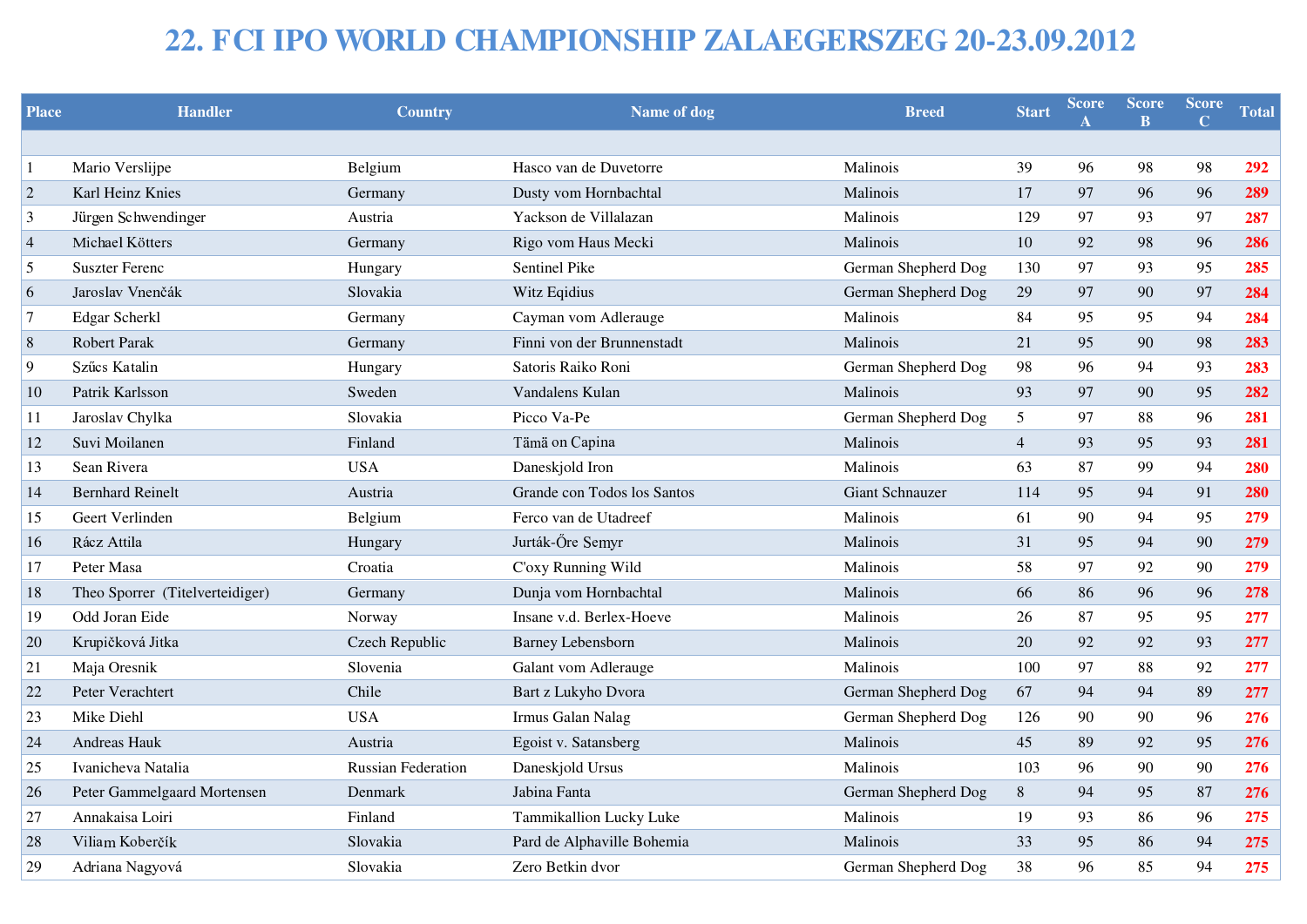| 30 | Cruciani Gabriele           | <b>ITALY</b>              | Didi Ballacoilupi                      | Malinois            | 133 | 96 | 89 | 90 | 275 |
|----|-----------------------------|---------------------------|----------------------------------------|---------------------|-----|----|----|----|-----|
| 31 | Jan Wernsen                 | Netherlands               | Bayka Polsmaten                        | German Shepherd Dog | 75  | 97 | 90 | 88 | 275 |
| 32 | Finsterle Dita              | Czech Republic            | Forta Marko Gero                       | Malinois            | 104 | 90 | 88 | 96 | 274 |
| 33 | Romer Tamara                | Suisse                    | Falco vom Adlerauge                    | Malinois            | 81  | 91 | 87 | 96 | 274 |
| 34 | Krista Saari                | Finland                   | Tulikuuma Palopommi                    | Malinois            | 6   | 90 | 91 | 93 | 274 |
| 35 | Kaločová Lucie              | Czech Republic            | Dagger de Alphaville Bohemia           | Malinois            | 121 | 94 | 87 | 93 | 274 |
| 36 | Kupka Radomír               | Czech Republic            | Cox Vikar                              | German Shepherd Dog | 124 | 93 | 84 | 96 | 273 |
| 37 | Ing. Roman Rauner           | Republic of Serbia        | Bips vom Leimensteig                   | Malinois            | 3   | 87 | 89 | 94 | 270 |
| 38 | Pufrová Milena              | Czech Republic            | Jaro Ja-He                             | German Shepherd Dog | 42  | 92 | 82 | 95 | 269 |
| 39 | Sean O'Kane                 | <b>USA</b>                | Max ze Stribrneho Kamene               | German Shepherd Dog | 131 | 88 | 88 | 93 | 269 |
| 40 | Szilasi Gábor               | Hungary                   | Frodo van de Biezenhoeve               | German Shepherd Dog | 134 | 88 | 92 | 89 | 269 |
| 41 | Blazej Wojtowicz            | Poland                    | Aquentin z Kurimskeho haje             | Malinois            | 105 | 85 | 96 | 88 | 269 |
| 42 | Zwahlen Cornelia            | Suisse                    | Enzor von der Döllenwiese              | German Shepherd Dog | 9   | 95 | 86 | 88 | 269 |
| 43 | Svenn Christer Hauge        | Norway                    | Hero av Oddvarg                        | German Shepherd Dog | 41  | 85 | 90 | 93 | 268 |
| 44 | Lysenkov Jury               | <b>Russian Federation</b> | Oliver Val-bella-dog                   | German Shepherd Dog | 44  | 87 | 88 | 93 | 268 |
| 45 | Händle Florence             | Suisse                    | Hatari zum Chasseralblick              | Malinois            | 132 | 86 | 90 | 92 | 268 |
| 46 | Annika Kristensson          | Sweden                    | Imzedrifts Index                       | German Shepherd Dog | 71  | 95 | 87 | 86 | 268 |
| 47 | <b>Stevy De Groodt</b>      | Belgium                   | Peejees Hugo                           | Malinois            | 50  | 91 | 94 | 83 | 268 |
| 48 | Shen Yu-Ju                  | Taiwan                    | Karlie Karlson von der Steinteichmühle | Malinois            | 54  | 88 | 86 | 93 | 267 |
| 49 | Martine Lafrenz             | Denmark                   | Vandalens Iroc                         | Malinois            | 125 | 95 | 85 | 87 | 267 |
| 50 | <b>Martin Kruiss</b>        | Austria                   | Beast v. Ebenwald                      | Doberman            | 14  | 93 | 90 | 84 | 267 |
| 51 | Locher Gaby                 | Suisse                    | Elit von Schloss Forstegg              | German Shepherd Dog | 69  | 97 | 87 | 83 | 267 |
| 52 | Felicia Kristensson         | Sweden                    | Imzedrifts Niska                       | German Shepherd Dog | 24  | 96 | 90 | 81 | 267 |
| 53 | Zsofcsin Jenő               | Hungary                   | Keno Haus Haris                        | German Shepherd Dog | 18  | 79 | 92 | 95 | 266 |
| 54 | Mónica Sánchez Marina       | Spain                     | Erika du Triangle Magique              | German Shepherd Dog | 64  | 90 | 89 | 87 | 266 |
| 55 | Fredrik Bjurklint           | Sweden                    | Cartagena Felix Rex                    | German Shepherd Dog | 52  | 87 | 94 | 85 | 266 |
| 56 | Lupinc Peter                | Suisse                    | Nasca zum Chasseralblick               | Malinois            | 22  | 92 | 89 | 85 | 266 |
| 57 | <b>Balestieri Francesco</b> | <b>ITALY</b>              | Gordan vom Wolfsblick                  | German Shepherd Dog | 68  | 94 | 90 | 82 | 266 |
| 58 | Marko Habič                 | Slovenia                  | Clash Running Wild                     | Malinois            | 97  | 87 | 83 | 95 | 265 |
| 59 | Claus Mouridsen             | Denmark                   | Bakki vom Patriot                      | German Shepherd Dog | 40  | 95 | 76 | 94 | 265 |
| 60 | Agnieszka Kierzenkowska     | Poland                    | Lets Go Whisky from Mike's Place       | Malinois            | 15  | 93 | 82 | 89 | 264 |
| 61 | Dirk Leemans                | Belgium                   | Gucci du Triangle Magique              | German Shepherd Dog | 48  | 85 | 91 | 88 | 264 |
| 62 | Augustin Moldovan           | Romania                   | Wild Iris Basra                        | Malinois            | 1   | 79 | 90 | 94 | 263 |
| 63 | <b>Albert Tuyaerts</b>      | Belgium                   | Garro du Djan Djan                     | Malinois            | 94  | 80 | 88 | 94 | 262 |
| 64 | Dave Kroyer                 | <b>USA</b>                | Italo zet Eurosportu                   | German Shepherd Dog | 122 | 79 | 90 | 93 | 262 |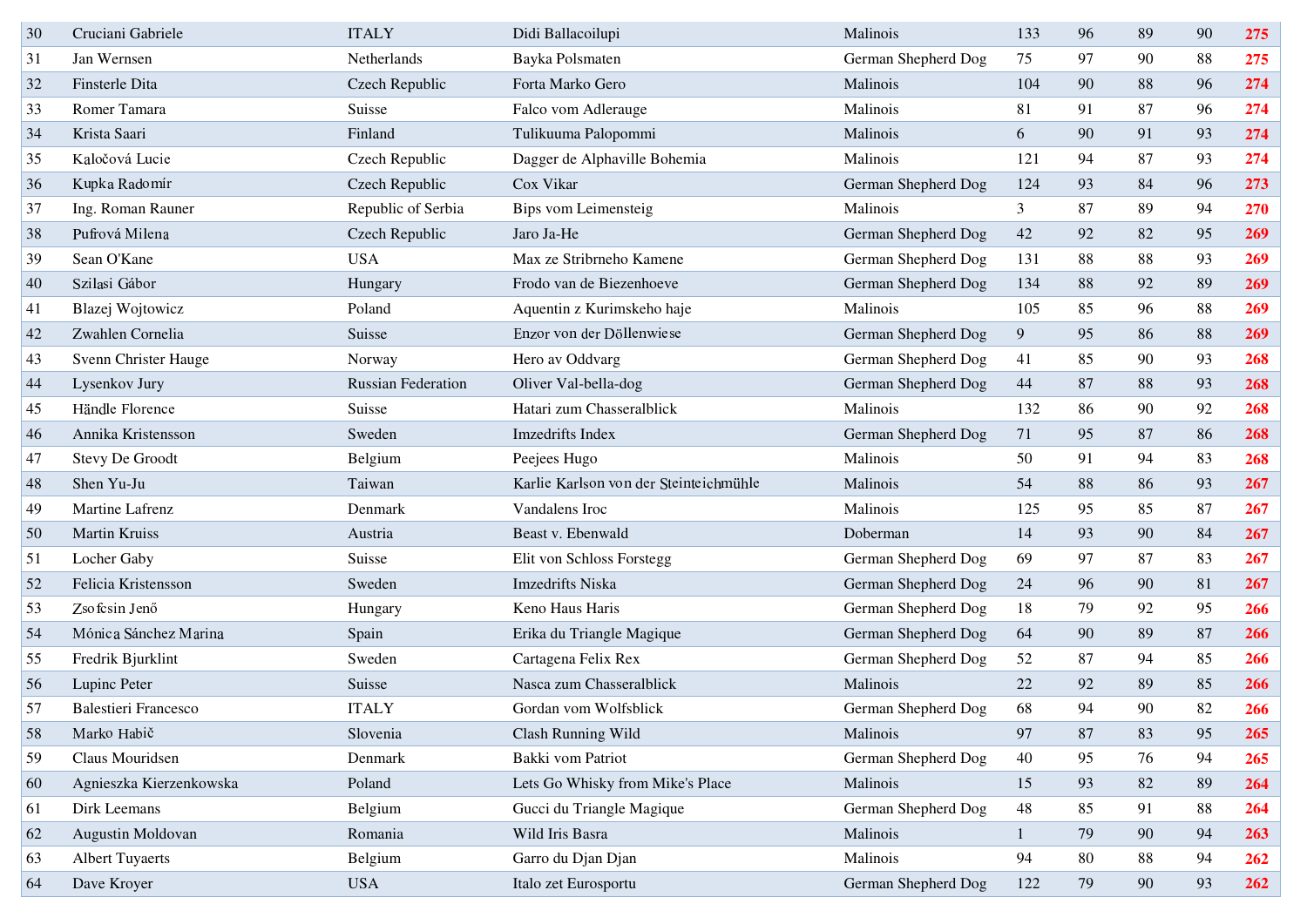| 65 | Trogu Massimiliano     | <b>ITALY</b>              | Nelson della Valle Incantata        | Malinois            | 47             | 91 | 93 | $78\,$ | 262 |
|----|------------------------|---------------------------|-------------------------------------|---------------------|----------------|----|----|--------|-----|
| 66 | Knut Fuchs             | Germany                   | Orcan vom Further Moor              | Malinois            | 12             | 77 | 88 | 96     | 261 |
| 67 | Alexander Paul         | Germany                   | Veith von Altenburg                 | Boxer               | 59             | 83 | 85 | 93     | 261 |
| 68 | Katja Vänni            | Finland                   | Negundor Grid                       | Malinois            | 16             | 86 | 88 | 87     | 261 |
| 69 | Lubov Tarasenko        | Ukraine                   | Granata Iz Gratsiano                | Malinois            | 106            | 88 | 86 | 87     | 261 |
| 70 | Makiko Nango           | Japan                     | Willi von Kyoto Masuda              | German Shepherd Dog | 23             | 88 | 88 | 85     | 261 |
| 71 | Aleksandr Babenko      | Ukraine                   | Bamber                              | German Shepherd Dog | $\tau$         | 86 | 86 | 88     | 260 |
| 72 | Eva Panáková           | Slovakia                  | Audi Betkin dvor                    | German Shepherd Dog | 51             | 88 | 88 | 84     | 260 |
| 73 | Allan Maindal          | Denmark                   | Chade Vega                          | German Shepherd Dog | 128            | 89 | 87 | 84     | 260 |
| 74 | Cathrine Stenmoe       | Norway                    | <b>Imzedrifts Sixten</b>            | German Shepherd Dog | 89             | 90 | 87 | 82     | 259 |
| 75 | Krokha Natalia         | <b>Russian Federation</b> | Ratio Regum Odin                    | German Shepherd Dog | 74             | 94 | 84 | 81     | 259 |
| 76 | Samuel Martin          | France                    | Vink des Orckis de L'Adret          | German Shepherd Dog | 37             | 89 | 78 | 91     | 258 |
| 77 | Pierre Kembel          | Sweden                    | Jettemors Seiko                     | German Shepherd Dog | 87             | 94 | 83 | 81     | 258 |
| 78 | Wilfred Bakker         | Netherlands               | Janus Nympton                       | Malinois            | 96             | 74 | 90 | 93     | 257 |
| 79 | Jacques Ampoulange     | France                    | C'Max De La Croisee des Loups       | Malinois            | 56             | 74 | 91 | 92     | 257 |
| 80 | Serge Martinez         | France                    | Cyrco des Orckis de L'Adret         | German Shepherd Dog | 65             | 88 | 84 | 85     | 257 |
| 81 | Anja Matekovic         | Netherlands               | Henry 't Palmaleinehof              | German Shepherd Dog | 34             | 89 | 85 | 83     | 257 |
| 82 | Yordan Yordanov        | Bulgaria                  | Boris Rila Planina                  | Malinois            | $\overline{2}$ | 81 | 91 | 84     | 256 |
| 83 | Zhirkevich Sergey      | <b>Russian Federation</b> | <b>Brit Eqidius</b>                 | German Shepherd Dog | 36             | 94 | 83 | 79     | 256 |
| 84 | Vidar Albriktsen       | Norway                    | Grizly Wildhearted                  | German Shepherd Dog | 120            | 85 | 81 | 89     | 255 |
| 85 | Jean Marie Romer       | France                    | Gun vom Weinbergblick               | German Shepherd Dog | 127            | 88 | 83 | 84     | 255 |
| 86 | Petri Vänni            | Finland                   | Pysäkin Bosti Pate                  | Malinois            | 95             | 70 | 91 | 93     | 254 |
| 87 | Vincent Solare         | Venezuela                 | Ex di Casa del Beato                | Malinois            | 72             | 87 | 84 | 83     | 254 |
| 88 | Takeshi Ouchida        | Japan                     | McCartney JP's Exiga                | German Shepherd Dog | 112            | 85 | 79 | 89     | 253 |
| 89 | Greta Marani           | <b>ITALY</b>              | Balu vom Türnelberg                 | Rottweiler          | 55             | 80 | 90 | 82     | 252 |
| 90 | Rafael Pola Alonso     | Belgium                   | Ginkgo de la Noire Alliance         | Malinois            | 43             | 80 | 83 | 88     | 251 |
| 91 | John Asbj?rn Warmestad | Norway                    | <b>Supreme Guardians Black Eros</b> | Doberman            | 57             | 76 | 84 | 90     | 250 |
| 92 | <b>Josef Pfeffer</b>   | Austria                   | Portos v. Haus Mecki                | Malinois            | 118            | 87 | 86 | 77     | 250 |
| 93 | Leonardo Paonesa       | Argentina                 | Varon von Sprin                     | German Shepherd Dog | 60             | 74 | 87 | 88     | 249 |
| 94 | Silvia Kovac           | Republic of Serbia        | Akira Devil Garden                  | German Shepherd Dog | $46\,$         | 88 | 80 | $81\,$ | 249 |
| 95 | Nikos Ioannidis        | Greece                    | Grace vom Gsiberger                 | German Shepherd Dog | 116            | 86 | 84 | 79     | 249 |
| 96 | Blazenka Jovanovic     | Croatia                   | Had 't Palmaleinehof                | German Shepherd Dog | 88             | 91 | 72 | 85     | 248 |
| 97 | Constantinos Foukis    | Greece                    | Haley van de Utadreef               | Malinois            | 11             | 82 | 86 | 80     | 248 |
| 98 | Franciszek Wiśniewski  | Poland                    | Gitano Nocne Marki                  | Malinois            | 108            | 89 | 77 | $81\,$ | 247 |
| 99 | Marcelo Seguel Ruiz    | Chile                     | Bull van de Verpihoeve              | Malinois            | 25             | 81 | 87 | 79     | 247 |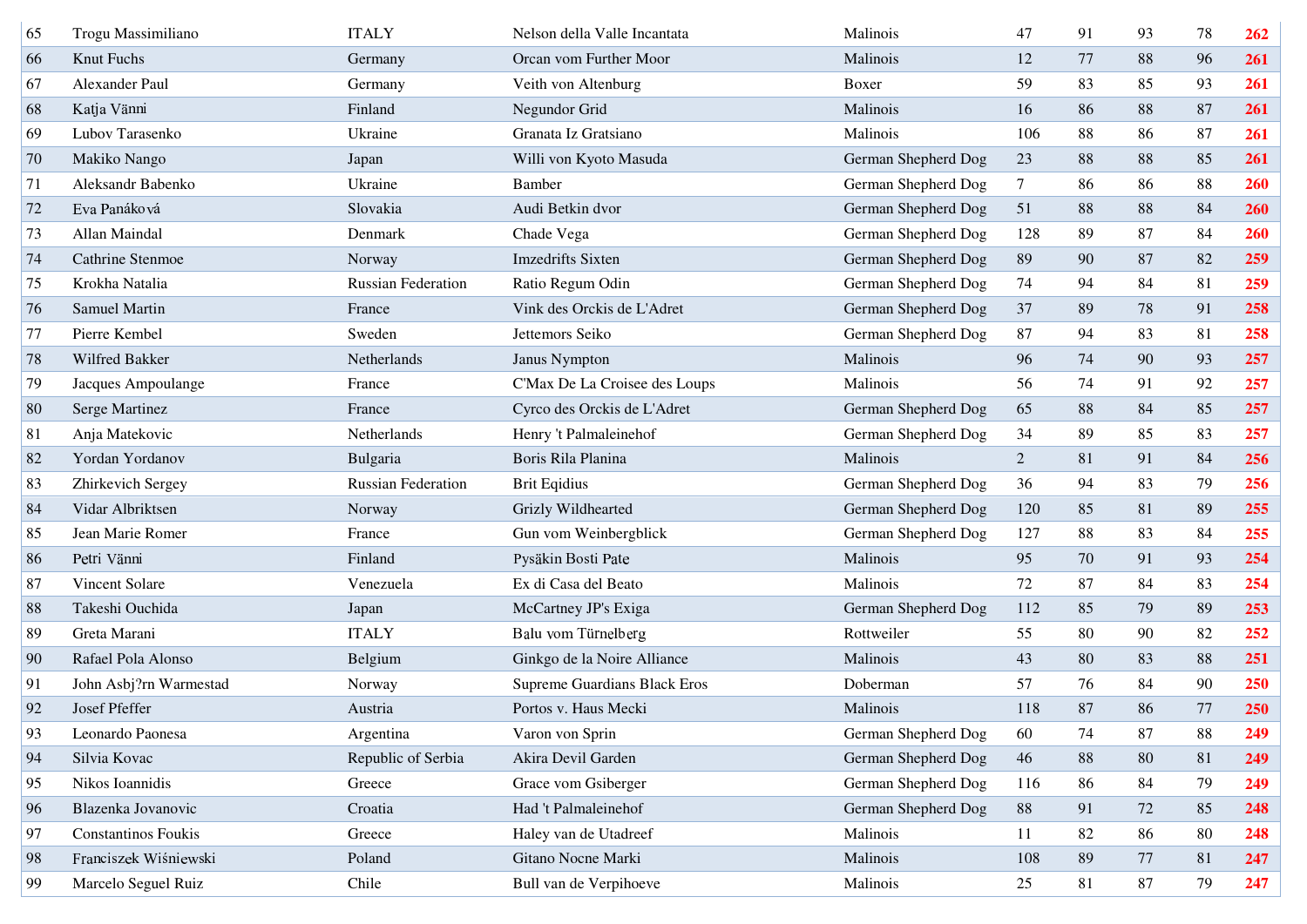| 100 | Juan Adolfo Messina        | Argentina                 | Remo de Jardines del Real     | German Shepherd Dog | 83  | 80               | 83             | 83               | 246              |
|-----|----------------------------|---------------------------|-------------------------------|---------------------|-----|------------------|----------------|------------------|------------------|
| 101 | Magda Barjak               | Poland                    | <b>Black Lutolu</b>           | German Shepherd Dog | 99  | 84               | 70             | 90               | 244              |
| 102 | Michael Lee Tai Seng       | Malaysia                  | Cen vom Michael Siegaro       | Malinois            | 101 | 94               | 70             | 78               | 242              |
| 103 | <b>Andrey Tarasov</b>      | Ukraine                   | Granit Iz Gratsiano           | Malinois            | 28  | 88               | 73             | 79               | 240              |
| 104 | Nebojsa Gasic              | Republic of Serbia        | Nando Smoke on the Water      | Malinois            | 110 | 67               | 83             | 86               | 236              |
| 105 | Spiridonova Natalia        | <b>Russian Federation</b> | Don Du Bois Des Trembles      | Malinois            | 70  | 67               | 71             | 90               | 228              |
| 106 | <b>Baiocco Simon</b>       | <b>ITALY</b>              | Rustie vom Haus Mecki         | Malinois            | 115 | 53               | 97             | 78               | 228              |
| 107 | Sergey Gytsul              | Ukraine                   | <b>Boban Last Hathy</b>       | German Shepherd Dog | 85  | 61               | 80             | 79               | 220              |
| 108 | Soprani Giuseppe           | <b>ITALY</b>              | Ottomac                       | Doberman            | 113 | 46               | 78             | 93               | 217              |
| 109 | Alejandro Pereira          | Venezuela                 | <b>Blue Thoot de Solare's</b> | Malinois            | 92  | 65               | 70             | 79               | 214              |
| 110 | Yumiko Nagayoshi           | Japan                     | Donar von Ziel Erreichen      | German Shepherd Dog | 32  | 25               | 80             | 89               | 194              |
| 111 | <b>Cristine Dias</b>       | <b>Brazil</b>             | Neck do Sadonana              | German Shepherd Dog | 27  | 5                | 91             | 93               | 189              |
| 112 | Oscar José Marín Alcazar   | Spain                     | Hill vom Embachtal            | German Shepherd Dog | 102 | 17               | 85             | 87               | 189              |
| 113 | Takehiro Yamamoto          | Japan                     | Wein von Kyoto Masuda         | German Shepherd Dog | 76  | 6                | 82             | 94               | 182              |
| 114 | Franjo Matekovic           | Croatia                   | Furby 't Palmaleinehof        | German Shepherd Dog | 119 | 96               | 85             | $\overline{0}$   | 181              |
| 115 | Kwon Suk Choi              | South Korea               | Kaiko von Karthago            | German Shepherd Dog | 111 | 10               | 74             | 79               | 163              |
| 116 | Carlos de Stefano          | Argentina                 | Frank von Anasdafy            | German Shepherd Dog | 91  | 27               | 62             | 71               | 160              |
| 117 | Tomoya Hirai               | Japan                     | Sieg von Schatzchen JP        | Malinois            | 82  | 70               | 87             | $\boldsymbol{0}$ | 157              |
| 118 | Natasa Lampe               | Slovenia                  | Rolex Vis Major               | Malinois            | 73  | 9                | $\overline{0}$ | 85               | 94               |
|     | Vladislav Boyko            | Ukraine                   | Zhanr Iz Gratsiano            | Doberman            | 30  | disk             | disk           | disk             | $\bf{0}$         |
|     | John Soares                | <b>USA</b>                | Vion la Maschera di Ferro     | Malinois            | 35  | disk             | disk           | disk             | $\pmb{0}$        |
|     | Patrick Keil               | Luxembourg                | Tornado from Mike's Place     | Malinois            | 107 | disk             | disk           | disk             | $\mathbf{0}$     |
|     | Cucco Marco                | <b>ITALY</b>              | Menphis della Valle Incantata | Malinois            | 53  | disk             | disk           | disk             | $\boldsymbol{0}$ |
|     | Andre van Eekelen          | Netherlands               | Kylath von der Reiherwiese    | German Shepherd Dog | 109 | $\boldsymbol{0}$ | $\overline{0}$ | $\overline{0}$   | $\bf{0}$         |
|     | Mr. Poompitak Phensrinukul | Thailand                  | Independent-Spirits' Ayk      | Malinois            | 90  | disk             | disk           | disk             | $\boldsymbol{0}$ |
|     | John Jabina                | Denmark                   | Grit von der Döllenwiese      | German Shepherd Dog | 49  | disk             | disk           | disk             | $\boldsymbol{0}$ |
|     | Frans van de Meerendonk    | Netherlands               | Germo vom Burg Kurzwallen     | German Shepherd Dog | 117 | disk             | disk           | disk             | $\bf{0}$         |
|     | Patrycja Frolenko          | Poland                    | Farro vom Adlerauge           | Malinois            | 123 | disk             | disk           | disk             | $\bf{0}$         |
|     | Milan Zele                 | Slovenia                  | Dragoon du Cami de Catheric   | Malinois            | 86  | disk             | disk           | disk             | $\boldsymbol{0}$ |
|     | Peter Lukman               | Slovenia                  | Cid Grof Bobi                 | German Shepherd Dog | 62  | disk             | disk           | disk             | $\bf{0}$         |
|     | Scinteie Viorel            | Romania                   | Brigit des Crocs de L'Olympe  | Dutch Shepherd      | 13  | disk             | disk           | disk             | $\bf{0}$         |